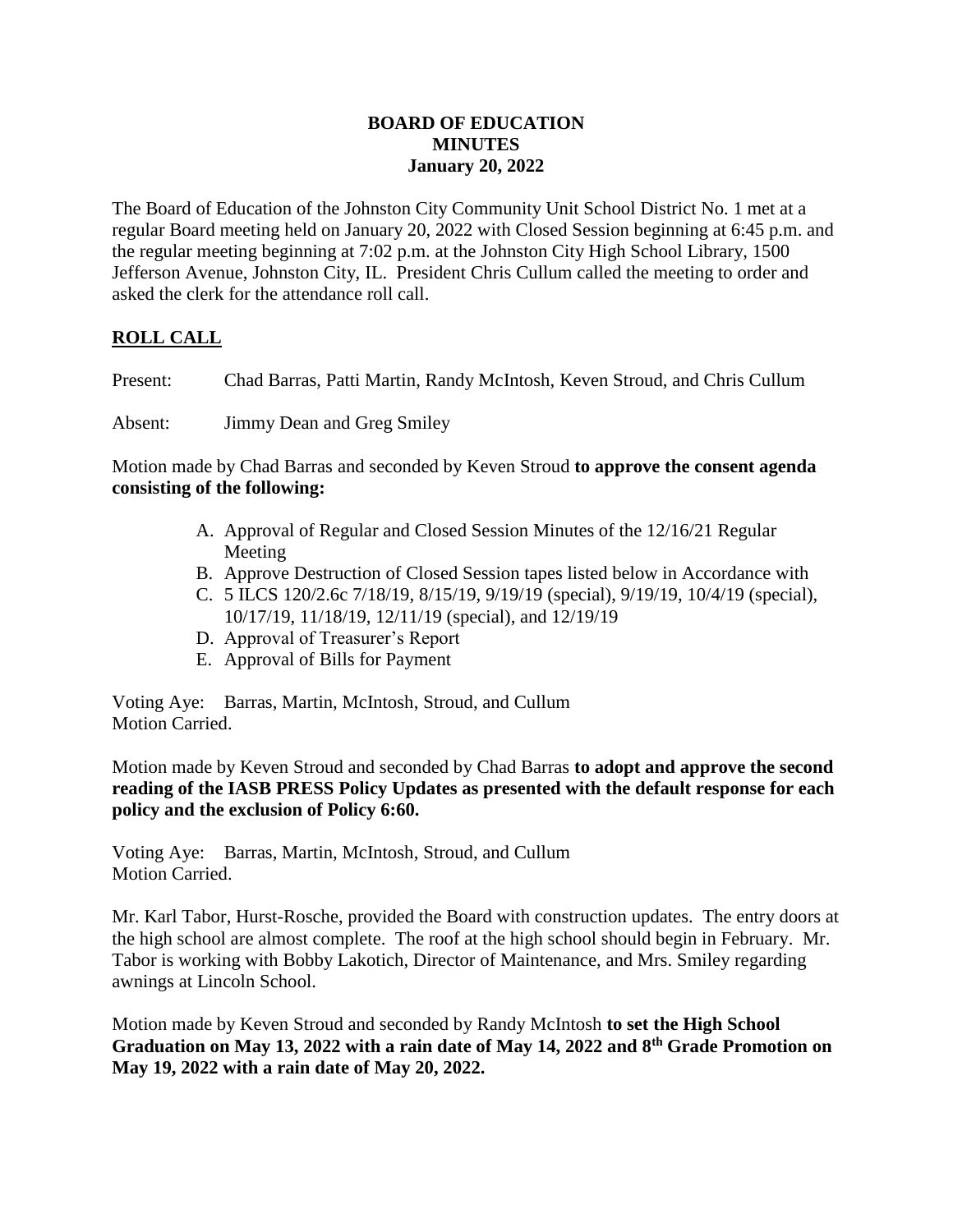### **1/20/22 MINUTES -2-**

Voting Aye: Barras, Martin, McIntosh, Stroud, and Cullum Motion Carried.

Motion made by Randy McIntosh and seconded by Chris Cullum **to accept the surplus property bid as presented.**

Voting Aye: Barras, Martin, McIntosh, Stroud, and Cullum Motion Carried.

Motion made by Keven Stroud and seconded by Randy McIntosh **to award the bid for the Washington Middle School Drainage Project to Marion Concrete and Construction.**

Voting Aye: Barras, Martin, McIntosh, Stroud, and Cullum Motion Carried.

Motion made by Chad Barras and seconded by Randy McIntosh **to accept the resignation of Lisa McBride as High School Library Aide, Brad Goodley as an Assistant Football Coach, and Maegan Howerton as a High School Math Teacher and to post the positions.**

Voting Aye: Barras, Martin, McIntosh, Stroud, and Cullum Motion Carried.

Motion made by Randy McIntosh and seconded by Chad Barras **to employ Renee Dudley as a 5 th -8 th Grade P.E. Teacher for the 2022-2023 school year.**

Voting Aye: Martin, McIntosh, Stroud, and Cullum Abstaining: Barras Motion Carried.

Motion made by Chad Barras and seconded by Randy McIntosh **to employ Mitchell Rushing as the High School Cross Country Coach for the 2022-2023 school year.**

Voting Aye: Barras, Martin, McIntosh, Stroud, and Cullum Motion Carried.

Motion made by Keven Stroud and seconded by Randy McIntosh **to post a District Social Worker position.**

Voting Aye: Barras, Martin, McIntosh, Stroud, and Cullum Motion Carried.

Mrs. Clark informed the Board the CNA Pinning Ceremony will be held on January 27, 2022 at 6:00 p.m. at the High School.